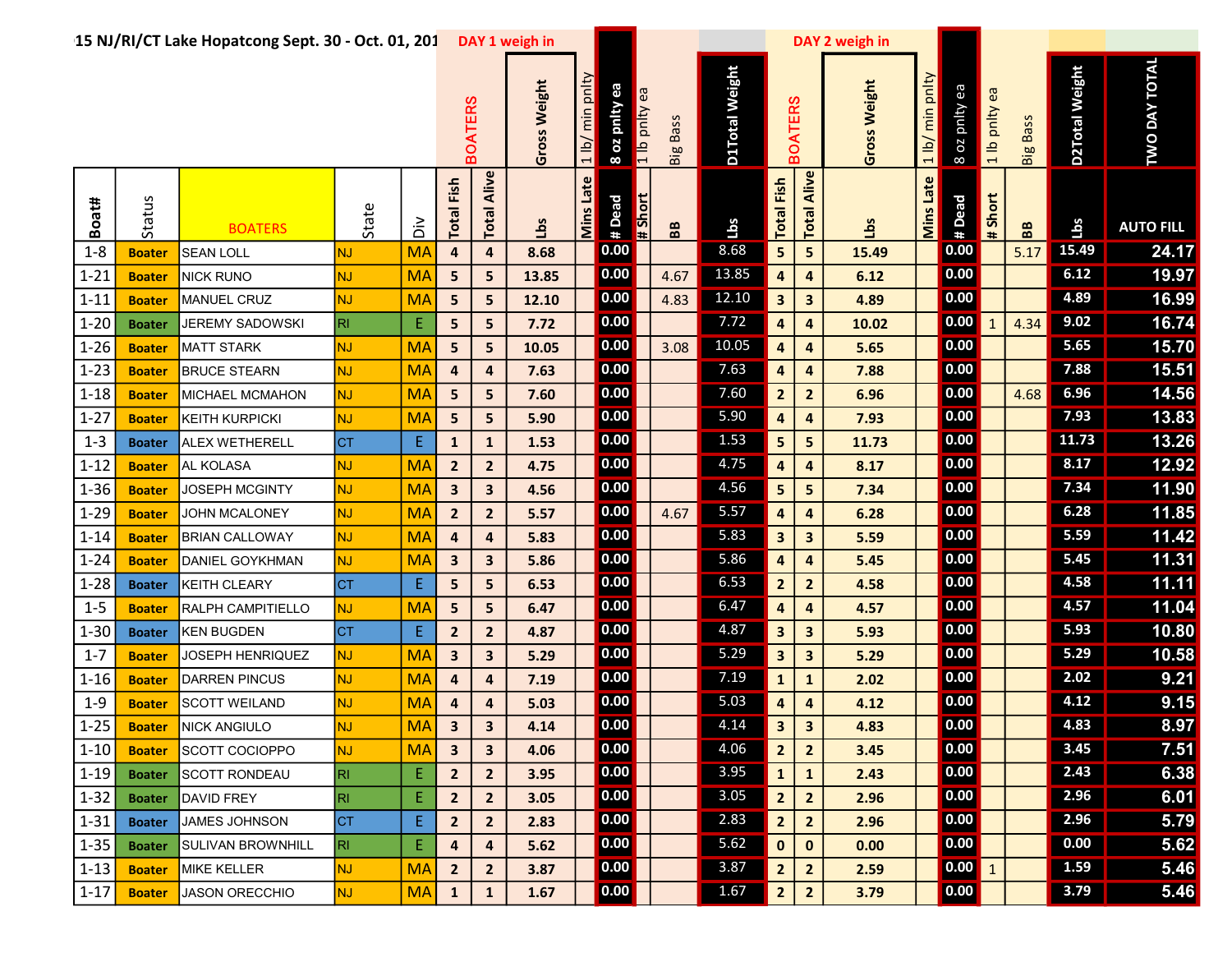| $1 - 2$             | <b>Boater</b> | <b>JAKE ROCZNIAK</b>                               | <b>CT</b>     | Ε.        | $\overline{2}$   | $\mathbf{2}$ | 5.26         | 0.00 | 3.59              | 5.26   | $\mathbf{0}$ | $\mathbf{0}$ | 0.00   | 0.00 | 0.00   | 5.26   |
|---------------------|---------------|----------------------------------------------------|---------------|-----------|------------------|--------------|--------------|------|-------------------|--------|--------------|--------------|--------|------|--------|--------|
| $1 - 1$             | <b>Boater</b> | <b>IANTHONY VICCARO</b>                            | <b>CT</b>     | E.        | $\mathbf{1}$     | $\mathbf{1}$ | 1.43         | 0.00 |                   | 1.43   | 1            | $\mathbf{1}$ | 2.18   | 0.00 | 2.18   | 3.61   |
| $1 - 15$            | <b>Boater</b> | <b>JEFF MISAIKO</b>                                | ICT.          | E.        | $\mathbf{1}$     | $\mathbf{1}$ | 2.42         | 0.00 |                   | 2.42   | $\mathbf{0}$ | $\mathbf{0}$ | 0.00   | 0.00 | 0.00   | 2.42   |
| $1 - 4$             | <b>Boater</b> | JOHN ERICKSON                                      | NJ.           | <b>MA</b> | $\mathbf{1}$     | $\mathbf{1}$ | 1.46         | 0.00 |                   | 1.46   | 0            | $\mathbf{0}$ | 0.00   | 0.00 | 0.00   | 1.46   |
| $1 - 33$            | <b>Boater</b> | <b>CHRISTOPHER LEE</b>                             | NJ.           | <b>MA</b> | $\mathbf{1}$     | $\mathbf{1}$ | 1.32         | 0.00 |                   | 1.32   | $\mathbf{0}$ | $\mathbf{0}$ | 0.00   | 0.00 | 0.00   | $1.32$ |
| $1 - 34$            | <b>Boater</b> | <b>PAUL INDORF</b>                                 | Iст           | E.        | $\mathbf{0}$     | $\mathbf{0}$ | 0.00         | 0.00 |                   | 0.00   | 0            | $\mathbf{0}$ | 0.00   | 0.00 | 0.00   | 0.00   |
| $1 - 6$             | <b>Boater</b> | <b>SHANE METIVIER</b>                              | IRL           | E         | $\mathbf{0}$     | $\mathbf{0}$ | 0.00         | 0.00 |                   | 0.00   | $\mathbf{0}$ | $\mathbf{0}$ | 0.00   | 0.00 | 0.00   | 0.00   |
| $1 - 22$            | <b>Boater</b> | <b>JOHN SCUNGIO</b>                                | RI.           | E.        | $\mathbf{0}$     | $\mathbf{0}$ | 0.00         | 0.00 |                   | 0.00   | $\mathbf{0}$ | $\mathbf{0}$ | 0.00   | 0.00 | 0.00   | 0.00   |
|                     |               |                                                    | <b>TOTALS</b> |           |                  | 101 101      | 178.09       |      |                   | 178.09 | 87           | 87           | 161.20 |      | 159.20 | 337.29 |
|                     |               | <b>RANGER CUP WINNER:</b>                          |               |           | <b>Sean Loll</b> |              |              |      |                   |        |              |              |        |      |        |        |
|                     |               |                                                    |               |           |                  |              |              |      |                   |        |              |              |        |      |        |        |
|                     |               | <b>STATE PRIDE</b>                                 |               |           |                  |              |              |      |                   |        |              |              |        |      |        |        |
|                     |               | TOP 4 each state                                   |               |           |                  |              | Total        |      | <b>TEAM TOTAL</b> |        |              |              |        |      |        |        |
| $1 - 16$            | <b>Boater</b> | <b>DARREN PINCUS</b>                               | NJ.           | <b>MA</b> | 51               | 5            | 9.21         |      |                   |        |              |              |        |      |        |        |
| $1 - 9$             | <b>Boater</b> | <b>ISCOTT WEILAND</b>                              | NJ.           | <b>MA</b> | 8 <sup>1</sup>   | 8            | 9.15         |      |                   |        |              |              |        |      |        |        |
| $1 - 29$            | <b>Boater</b> | JOHN MCALONEY                                      | NJ.           | <b>MA</b> | $6 \mid$         | 6            | 11.85        |      |                   |        |              |              |        |      |        |        |
| $1 - 11$            | <b>Boater</b> | <b>MANUEL CRUZ</b>                                 | NJ.           | <b>MA</b> | 8                | 8            | 16.99        |      |                   | 47.20  |              |              | 27.36  |      |        | 74.56  |
| $1 - 19$            | <b>Boater</b> | ISCOTT RONDEAU                                     | IRI.          | E.        | 31               | 3            | 6.38         |      |                   |        |              |              |        |      |        |        |
| $1 - 20$            | <b>Boater</b> | <b>JEREMY SADOWSKI</b>                             | RI.           | E.        | 91               | 9            | 16.74        |      |                   |        |              |              |        |      |        |        |
| $1 - 22$            | <b>Boater</b> | JOHN SCUNGIO                                       | RI            | E.        | 01               | 0            | 0.001        |      |                   |        |              |              |        |      |        |        |
| $1 - 35$<br>$1 - 1$ | <b>Boater</b> | <b>SULIVAN BROWNHILL</b><br><b>ANTHONY VICCARO</b> | IRI.<br>Іст   | E.<br>E.  | 4                | 4            | 5.62<br>3.61 |      |                   | 28.74  |              |              | 23.16  |      |        | 51.9   |

1-31 Boater JAMES JOHNSON CT E 4 4 5.79 1 32.37

1-2 Boater JAKE ROCZNIAK CT E 2 2 5.26 1-28 Boater KEITH CLEARY CT E 7 7 11.11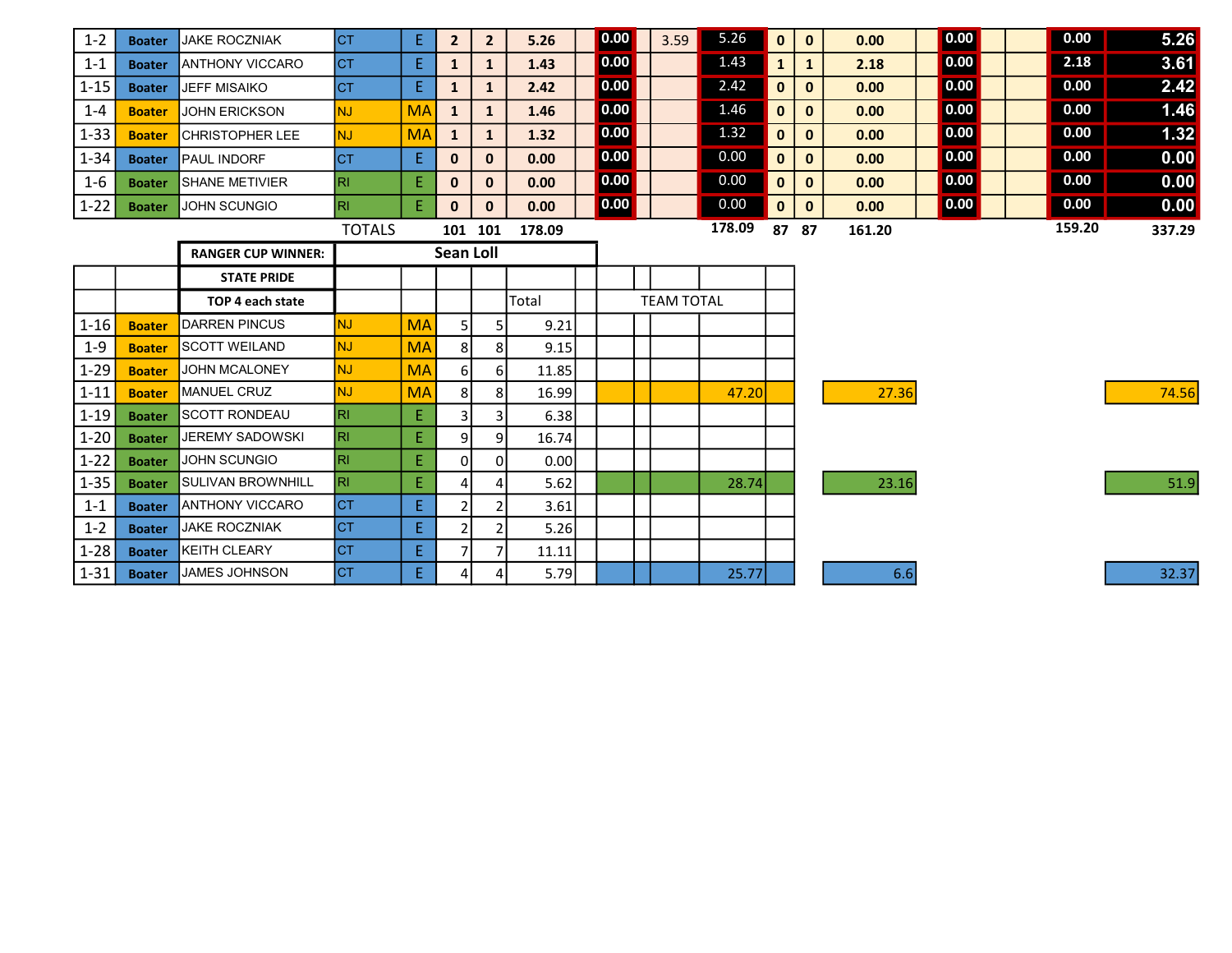|          |          |                 | D15 NJ/RI/CT Lake Hopatcong Sept. 30 - Oct. 01, 2017 |           |                         |                         |                         | DAY 1 weigh in |                                  |                           |                 |                        |                         | DAY 2 weigh in |                  |                |               |                 |                |                      |
|----------|----------|-----------------|------------------------------------------------------|-----------|-------------------------|-------------------------|-------------------------|----------------|----------------------------------|---------------------------|-----------------|------------------------|-------------------------|----------------|------------------|----------------|---------------|-----------------|----------------|----------------------|
|          |          |                 |                                                      |           |                         |                         | Co-Anglers              | Gross Weight   | 1 lb/ min pnlty<br>8 oz pnity ea | a lb pnity ea<br>Big Bass | D1 Total Weight |                        | Co-Anglers              | Gross Weight   | 1 lb/ min pnlty  | 8 oz pnity ea  | a lb pnlty ea | <b>Big Bass</b> | D2Total Weight | <b>TWO DAY TOTAL</b> |
| D1 Boat# | D2Boat#  | Status          | <b>CO-ANGLERS</b>                                    | State     | $\tilde{a}$             | <b>Total Fish</b>       | Alive<br>Total          | Lbs            | Mins Late<br># Dead              | #Short<br>BB              | <u>sqri</u>     | <b>Total Fish</b>      | Alive<br><b>Total</b>   | <u>ig</u>      | <b>Mins Late</b> | # Dead         | #Short        | BB              | <b>Lbs</b>     | <b>AUTO FILL</b>     |
| $1 - 21$ | $1 - 8$  | <b>CoAngler</b> | <b>ARTHUR VITALE</b>                                 | <b>NJ</b> | <b>MA</b>               | $\overline{\mathbf{3}}$ | $\overline{\mathbf{3}}$ | 6.61           | 0.00                             | 3.81                      | 6.61            | 5 <sub>5</sub>         | 5                       | 13.18          |                  | 0.00           |               | 4.85            | 13.18          | 19.79                |
| $1 - 14$ | $1 - 28$ |                 | <b>CoAngler</b> CHARLES (CJ) TUITE                   | <b>NJ</b> | <b>MA</b>               | 5                       | 5                       | 11.36          | 0.00                             |                           | 11.36           | $\mathbf{1}$           | $\mathbf{1}$            | 1.34           |                  | 0.00           |               |                 | 1.34           | 12.70                |
| $1 - 9$  |          |                 | 1-13 CoAngler ROBERT RULL                            | R         | ${\sf E}$               | 5                       | $\overline{\mathbf{5}}$ | 7.51           | 0.00                             | 3.38                      | 7.51            | $\mathbf{1}$           | ${\bf 1}$               | 1.18           |                  | 0.00           |               |                 | 1.18           | 8.69                 |
| $1 - 19$ | $1 - 23$ |                 | <b>CoAngler</b> GREG TRASS                           | <b>NJ</b> | <b>MA</b>               | $\overline{\mathbf{3}}$ | 3                       | 5.12           | 0.00                             | 3.11                      | 5.12            | $\overline{2}$         | $\overline{2}$          | 3.42           |                  | 0.00           |               |                 | 3.42           | 8.54                 |
| $1 - 15$ | $1 - 1$  |                 | <b>CoAngler</b> CHRIS MILLER                         | <b>NJ</b> | <b>MA</b>               | $\overline{2}$          | $\overline{2}$          | 4.12           | 0.00                             |                           | 4.12            | $\overline{2}$         | $\overline{\mathbf{2}}$ | 4.04           |                  | 0.00           |               |                 | 4.04           | 8.16                 |
| $1 - 3$  | $1 - 31$ |                 | <b>CoAngler</b> JOE SODORA                           | <b>NJ</b> | <b>MA</b>               | $\mathbf{1}$            | $\mathbf 1$             | 1.10           | 0.00                             |                           | 1.10            | 4                      | $\overline{\mathbf{4}}$ | 7.01           |                  | 0.00           |               |                 | 7.01           | 8.11                 |
| $1 - 20$ | $1 - 11$ |                 | <b>CoAngler DEXTER MARSHALL</b>                      | <b>NJ</b> | <b>MA</b>               | $\overline{\mathbf{3}}$ | $\overline{\mathbf{3}}$ | 7.91           | 0.00                             | 3.78                      | 7.91            | $\mathbf{0}$           | $\mathbf 0$             | 0.00           |                  | 0.00           |               |                 | 0.00           | 7.91                 |
| $1 - 10$ | $1 - 30$ |                 | <b>CoAngler</b> MICHAEL COCCA                        | <b>NJ</b> | <b>MA</b>               | $\overline{\mathbf{3}}$ | $\overline{\mathbf{3}}$ | 5.03           | 0.00                             |                           | 5.03            | $\mathbf{1}$           | $\mathbf{1}$            | 2.60           |                  | 0.00           |               |                 | 2.60           | 7.63                 |
| $1 - 7$  | $1 - 5$  |                 | <b>CoAngler</b> GARY RONDEAU                         | R         | $\mathsf E$             | $\overline{\mathbf{a}}$ | $\overline{\mathbf{r}}$ | 7.38           | 0.00                             | 4.15                      | 7.38            | $\pmb{0}$              | $\mathbf 0$             | 0.00           |                  | 0.00           |               |                 | 0.00           | 7.38                 |
| $1 - 1$  | $1 - 21$ |                 | <b>CoAngler BRIAN SNOWMAN</b>                        | <b>NJ</b> | <b>MA</b>               | $\mathbf{1}$            | $\mathbf{1}$            | 1.83           | 0.00                             |                           | 1.83            | $\overline{2}$         | $\overline{2}$          | 4.69           |                  | 0.00           |               |                 | 4.69           | 6.52                 |
| $1 - 26$ |          | 1-14 CoAngler   | <b>CAMERON RHODES</b>                                | R         | $\mathsf E$             | $\overline{2}$          | $\overline{2}$          | 4.20           | 0.00                             |                           | 4.20            | $\mathbf{1}$           | $\mathbf{1}$            | 1.62           |                  | 0.00           |               |                 | 1.62           | 5.82                 |
| $1 - 11$ |          | 1-18 CoAngler   | JOHN FONDA                                           | <b>CT</b> | E                       | $\overline{2}$          | $\overline{2}$          | 3.97           | 0.00                             |                           | 3.97            | $\mathbf{1}$           | ${\bf 1}$               | 1.48           |                  | 0.00           |               |                 | 1.48           | 5.45                 |
| $1 - 32$ | $1 - 17$ |                 | <b>CoAngler</b> KRIS LECHMAN                         | <b>NJ</b> | <b>MA</b>               | $\overline{\mathbf{3}}$ | $\overline{\mathbf{3}}$ | 5.34           | 0.00                             | 3.62                      | 5.34            | $\mathbf{0}$           | $\mathbf 0$             | 0.00           |                  | 0.00           |               |                 | 0.00           | 5.34                 |
| $1 - 12$ | $1 - 16$ |                 | <b>CoAngler BOB DATTILO</b>                          | <b>CT</b> | $\mathsf E$             | $\overline{2}$          | $\overline{2}$          | 3.55           | 0.00                             |                           | 3.55            | $\mathbf{1}$           | $\mathbf{1}$            | 1.71           |                  | 0.00           |               |                 | 1.71           | 5.26                 |
| $1 - 4$  | $1 - 2$  |                 | <b>CoAngler</b> DONNY DIGGS                          | <b>NJ</b> | <b>MA</b>               | $\overline{2}$          | $\overline{2}$          | 4.82           | 0.00                             |                           | 4.82            | $\mathbf 0$            | $\mathbf 0$             | 0.00           |                  | 0.00           |               |                 | 0.00           | 4.82                 |
| $1 - 35$ | $1 - 19$ |                 | <b>CoAngler</b> GREGORY DELRUSSO                     | <b>NJ</b> | <b>MA</b>               | $\mathbf 0$             | $\mathbf 0$             | 0.00           | 0.00                             |                           | 0.00            | $\overline{2}$         | $\overline{\mathbf{2}}$ | 4.30           |                  | 0.00           |               |                 | 4.30           | 4.30                 |
| $1 - 27$ | $1 - 3$  |                 | <b>CoAngler</b> JOSEPH CASALE                        | <b>NJ</b> | <b>MA</b>               | $\mathbf{1}$            | $\mathbf{1}$            | 1.99           | 0.00                             |                           | 1.99            | $\mathbf{1}$           | $\mathbf{1}$            | 2.27           |                  | 0.00           |               |                 | 2.27           | 4.26                 |
| $1 - 13$ | $1 - 34$ |                 | <b>CoAngler</b> RICHARD WHITE                        | <b>NJ</b> | <b>MA</b>               | $\mathbf{1}$            | $\mathbf 1$             | 1.30           | 0.00                             |                           | 1.30            | $\mathbf{1}$           | $\mathbf{1}$            | 2.59           |                  | 0.00           |               |                 | 2.59           | 3.89                 |
|          |          |                 | 1-8 1-24 CoAngler ROBERT BROWN                       | IRL.      | $\overline{\mathsf{E}}$ | $\mathbf 0$             | $\pmb{0}$               | 0.00           | $\boxed{0.00}$                   |                           |                 | $\sim$<br>$\mathbf{z}$ | $\overline{2}$          | 3.74           |                  | $\boxed{0.00}$ |               |                 | 3.74           | 3.74                 |
|          |          |                 | 1-5   1-22   CoAngler BRUCE MACCONCHIE               | NJ.       | <b>MA</b>               | $\mathbf 0$             | $\mathbf 0$             | 0.00           | 0.00                             |                           | 0.00            | $\mathbf{3}$           | $\mathbf{3}$            | 3.51           |                  | 0.00           |               |                 | 3.51           | 3.51                 |
|          |          |                 | 1-29 1-32 CoAngler MICHAEL LEE                       | <b>NJ</b> | <b>MA</b>               | $\overline{2}$          | $\overline{2}$          | 3.32           | 0.00                             |                           | 3.32            | $\mathbf 0$            | $\mathbf{0}$            | 0.00           |                  | 0.00           |               |                 | 0.00           | 3.32                 |
|          |          |                 | 1-28 1-33 CoAngler TERRY STEVENS                     | <b>NJ</b> | <b>MA</b>               | $\mathbf{1}$            | $\mathbf{1}$            | 1.38           | 0.00                             |                           | 1.38            | $\mathbf{1}$           | $\mathbf{1}$            | 1.32           |                  | 0.00           |               |                 | 1.32           | 2.70                 |
|          |          |                 | 1-24   1-4   CoAngler   VIN ROSSI                    | <b>CT</b> | Ε                       | $\mathbf 0$             | $\pmb{0}$               | 0.00           | 0.00                             |                           | 0.00            | $\mathbf{1}$           | $\mathbf{1}$            | 2.36           |                  | 0.00           |               |                 | 2.36           | 2.36                 |
| $1 - 33$ |          |                 | 1-9   CoAngler   THOMAS MOLESKI                      | <b>CT</b> | E                       | $\mathbf{1}$            | $\mathbf{1}$            | 2.25           | 0.00                             |                           | 2.25            | $\mathbf{0}$           | $\mathbf{0}$            | 0.00           |                  | 0.00           |               |                 | 0.00           | 2.25                 |
|          |          |                 | 1-30 1-15   CoAngler MIKE WOTANOWSKI                 | NJ        | <b>MA</b>               | $\overline{2}$          | $\overline{2}$          | 2.15           | 0.00                             |                           | 2.15            | $\mathbf{0}$           | $\mathbf{0}$            | 0.00           |                  | 0.00           |               |                 | 0.00           | 2.15                 |